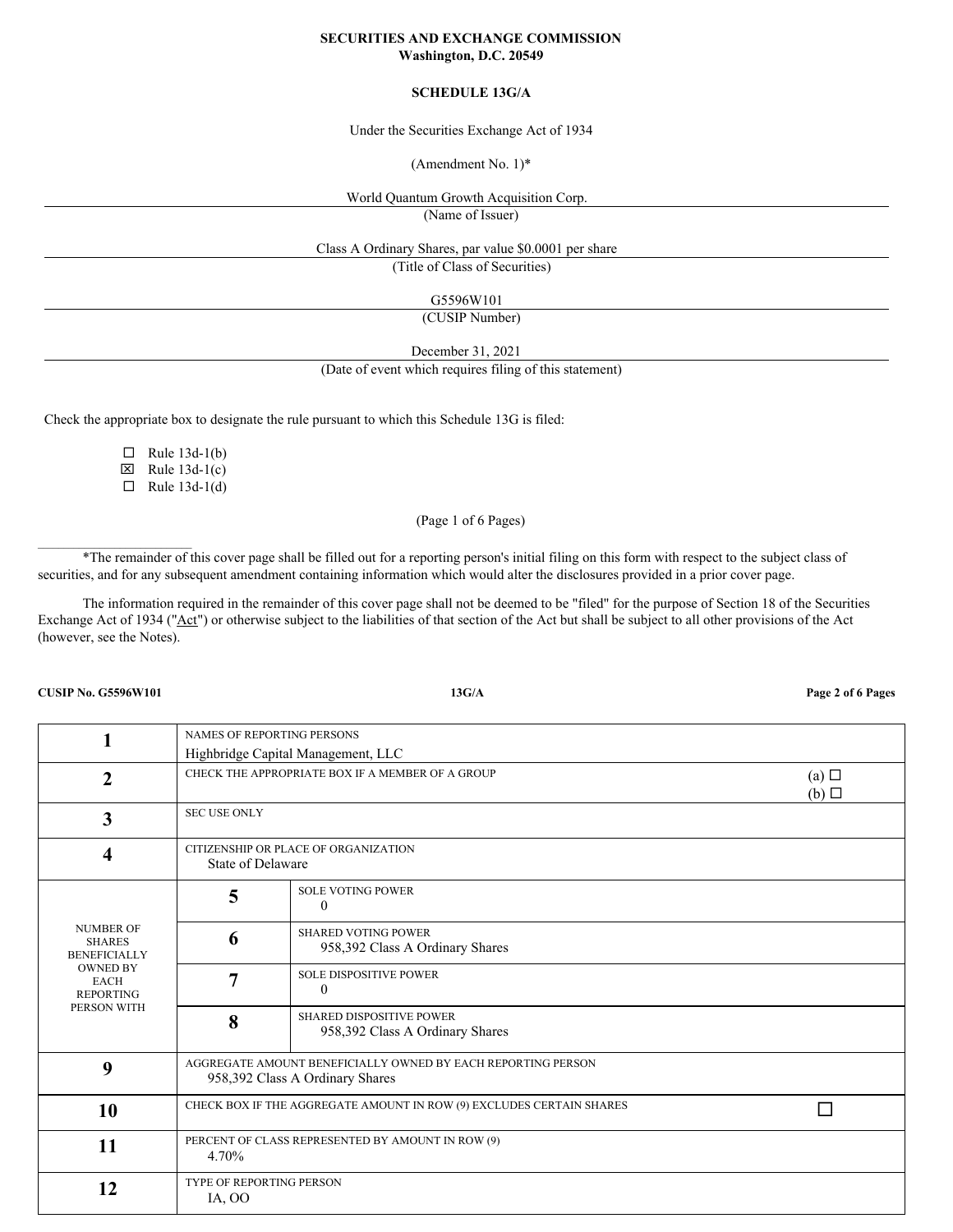| <b>CUSIP No. G5596W101</b>                      |                                                                                                                      |                                                                                                             | 13G/A                                                                                                                                  | Page 3 of 6 Pages |  |  |  |  |
|-------------------------------------------------|----------------------------------------------------------------------------------------------------------------------|-------------------------------------------------------------------------------------------------------------|----------------------------------------------------------------------------------------------------------------------------------------|-------------------|--|--|--|--|
| Item $1(a)$ .                                   | <b>NAME OF ISSUER:</b>                                                                                               |                                                                                                             |                                                                                                                                        |                   |  |  |  |  |
|                                                 | The name of the issuer is World Quantum Growth Acquisition Corp. (the "Company").                                    |                                                                                                             |                                                                                                                                        |                   |  |  |  |  |
| Item $1(b)$ .                                   | ADDRESS OF ISSUER'S PRINCIPAL EXECUTIVE OFFICES:                                                                     |                                                                                                             |                                                                                                                                        |                   |  |  |  |  |
|                                                 |                                                                                                                      | The Company's principal executive offices are located at P.O. Box 309, Ugland House, Grand Cayman KY1-1104. |                                                                                                                                        |                   |  |  |  |  |
| Item $2(a)$ .<br>Item $2(b)$ .<br>Item $2(c)$ . | <b>NAME OF PERSON FILING:</b><br>ADDRESS OF PRINCIPAL BUSINESS OFFICE OR, IF NONE, RESIDENCE:<br><b>CITIZENSHIP:</b> |                                                                                                             |                                                                                                                                        |                   |  |  |  |  |
|                                                 | This statement is filed by:                                                                                          |                                                                                                             |                                                                                                                                        |                   |  |  |  |  |
|                                                 | (i)                                                                                                                  |                                                                                                             | Highbridge Capital Management, LLC<br>277 Park Avenue, 23rd Floor<br>New York, New York 10172<br>Citizenship: State of Delaware        |                   |  |  |  |  |
|                                                 | The foregoing person is hereinafter sometimes referred to as the "Reporting Person."                                 |                                                                                                             |                                                                                                                                        |                   |  |  |  |  |
| Item $2(d)$ .                                   | TITLE OF CLASS OF SECURITIES:                                                                                        |                                                                                                             |                                                                                                                                        |                   |  |  |  |  |
|                                                 |                                                                                                                      | Class A Ordinary Shares, par value \$0.0001 per share (the "Class A Ordinary Shares").                      |                                                                                                                                        |                   |  |  |  |  |
| Item $2(e)$ .                                   | <b>CUSIP NUMBER:</b>                                                                                                 |                                                                                                             |                                                                                                                                        |                   |  |  |  |  |
|                                                 |                                                                                                                      | G5596W101                                                                                                   |                                                                                                                                        |                   |  |  |  |  |
| Item 3.                                         | IF THIS STATEMENT IS FILED PURSUANT TO RULES 13d-1(b) OR 13d-2(b) OR (c), CHECK WHETHER THE<br>PERSON FILING IS A:   |                                                                                                             |                                                                                                                                        |                   |  |  |  |  |
|                                                 | (a)                                                                                                                  | $\Box$                                                                                                      | Broker or dealer registered under Section 15 of the Act,                                                                               |                   |  |  |  |  |
|                                                 | (b)                                                                                                                  | $\Box$                                                                                                      | Bank as defined in Section $3(a)(6)$ of the Act,                                                                                       |                   |  |  |  |  |
|                                                 | (c)                                                                                                                  | □                                                                                                           | Insurance Company as defined in Section $3(a)(19)$ of the Act,                                                                         |                   |  |  |  |  |
|                                                 | (d)                                                                                                                  | □                                                                                                           | Investment Company registered under Section 8 of the Investment Company Act of 1940,                                                   |                   |  |  |  |  |
|                                                 | (e)                                                                                                                  | □                                                                                                           | An investment adviser in accordance with Rule $13d-1(b)(1)(ii)(E)$ ,                                                                   |                   |  |  |  |  |
|                                                 | (f)                                                                                                                  | $\Box$                                                                                                      | Employee Benefit Plan or Endowment Fund in accordance with Rule $13d-1(b)(1)(ii)(F)$ ,                                                 |                   |  |  |  |  |
| <b>CUSIP No. G5596W101</b>                      |                                                                                                                      |                                                                                                             | 13G/A                                                                                                                                  | Page 4 of 6 Pages |  |  |  |  |
|                                                 | (g)                                                                                                                  | $\Box$                                                                                                      | Parent Holding Company or control person in accordance with Rule $13d-1(b)(1)(ii)(G)$ ,                                                |                   |  |  |  |  |
|                                                 | (h)                                                                                                                  | $\Box$                                                                                                      | Savings Association as defined in Section 3(b) of the Federal Deposit Insurance Act,                                                   |                   |  |  |  |  |
|                                                 | (i)                                                                                                                  | $\Box$                                                                                                      | A church plan that is excluded from the definition of an investment company under Section $3(c)(14)$ of the<br>Investment Company Act, |                   |  |  |  |  |
|                                                 | (j)                                                                                                                  | □                                                                                                           | A non-U.S. institution in accordance with Rule $13d-1(b)(1)(ii)(J)$ ,                                                                  |                   |  |  |  |  |
|                                                 | (k)                                                                                                                  | $\Box$                                                                                                      | Group, in accordance with Rule $13d-1(b)(1)(ii)(K)$ .                                                                                  |                   |  |  |  |  |
|                                                 |                                                                                                                      |                                                                                                             | If filing as a non-U.S. institution in accordance with Rule $13d-1(b)(1)(ii)(J)$ , please<br>specify the type of institution:          |                   |  |  |  |  |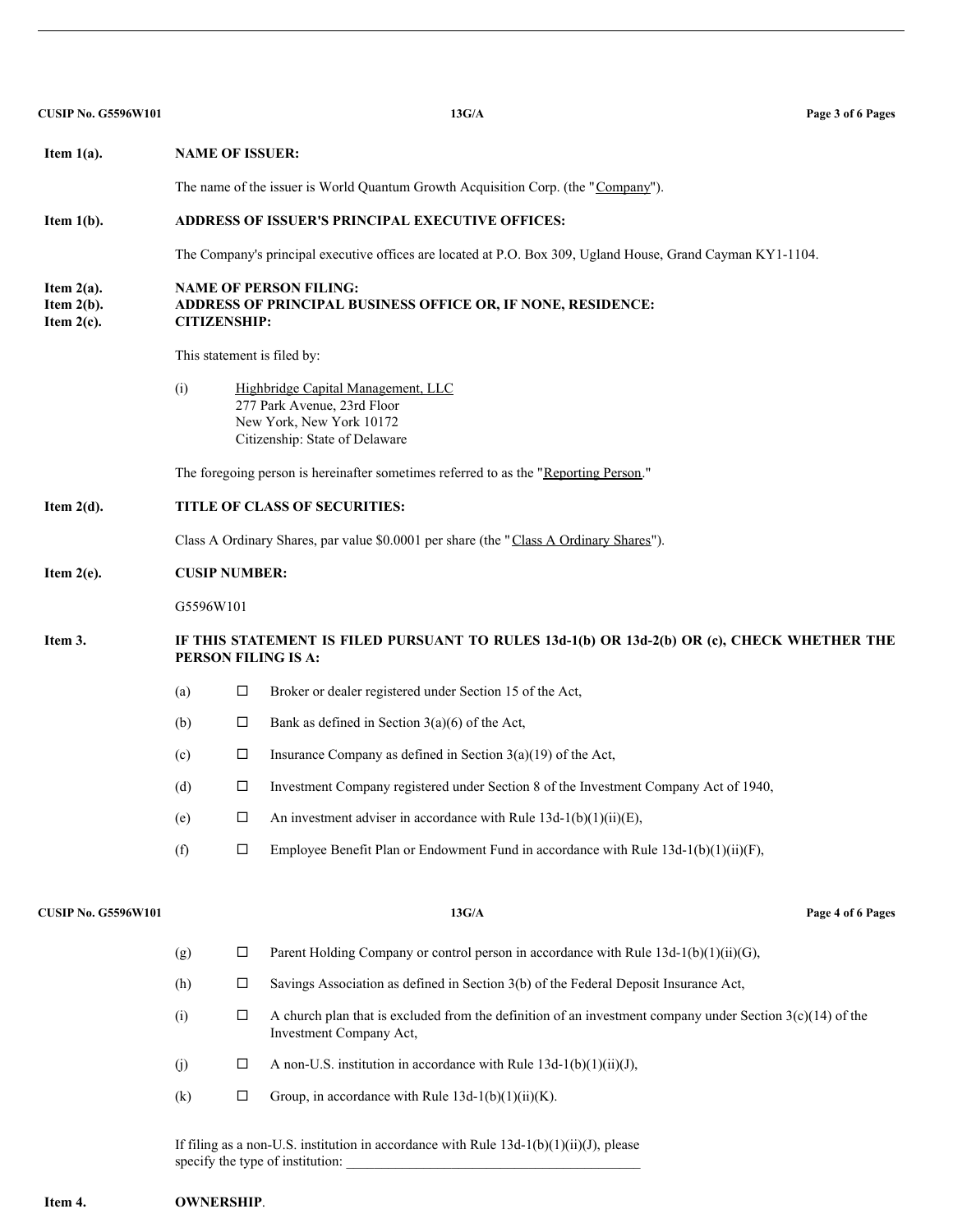(a) Amount beneficially owned:

As of December 31, 2021, Highbridge Capital Management, LLC, as the trading manager of Highbridge Tactical Credit Master Fund, L.P. and Highbridge SPAC Opportunity Fund, L.P. (collectively, the "Highbridge Funds"), may be deemed to be the beneficial owner of the 958,392 Class A Ordinary Shares held by the Highbridge Funds.

(b) Percent of class:

The percentages used herein and in the rest of this Schedule 13G/A are calculated based upon 20,395,000 Class A Ordinary Shares outstanding as of November 15, 2021, as reported in Amendment No. 1 to the Company's Quarterly Report filed on Form 10-Q/A for the quarterly period ended September 30, 2021 filed with the Securities and Exchange Commission on December 17, 2021. Therefore, as of December 31, 2021, Highbridge Capital Management, LLC may be deemed to beneficially own approximately 4.70% of the outstanding Class A Ordinary Shares.

The foregoing should not be construed in and of itself as an admission by the Reporting Person as to beneficial ownership of the Class A Ordinary Shares held by the Highbridge Funds.

- (c) Number of shares as to which such person has:
	- (i) Sole power to vote or to direct the vote

0

(ii) Shared power to vote or to direct the vote

See Item 4(a)

| <b>CUSIP No. G5596W101</b> |                                                                | 13G/A                                                                                                                                                                                                                               | Page 5 of 6 Pages |
|----------------------------|----------------------------------------------------------------|-------------------------------------------------------------------------------------------------------------------------------------------------------------------------------------------------------------------------------------|-------------------|
|                            | (iii)                                                          | Sole power to dispose or to direct the disposition of                                                                                                                                                                               |                   |
|                            |                                                                | $\boldsymbol{0}$                                                                                                                                                                                                                    |                   |
|                            | (iv)                                                           | Shared power to dispose or to direct the disposition of                                                                                                                                                                             |                   |
|                            |                                                                | See Item $4(a)$                                                                                                                                                                                                                     |                   |
| Item 5.                    |                                                                | <b>OWNERSHIP OF FIVE PERCENT OR LESS OF A CLASS.</b>                                                                                                                                                                                |                   |
|                            |                                                                | If this statement is being filed to report the fact that as of the date hereof the reporting person has ceased to be the beneficial<br>owner of more than five percent of the class of securities, check the following: $\boxtimes$ |                   |
| Item 6.                    |                                                                | <b>OWNERSHIP OF MORE THAN FIVE PERCENT ON BEHALF OF ANOTHER PERSON.</b>                                                                                                                                                             |                   |
|                            | See Item 4.                                                    |                                                                                                                                                                                                                                     |                   |
| Item 7.                    |                                                                | <b>IDENTIFICATION AND CLASSIFICATION OF THE SUBSIDIARY WHICH ACQUIRED THE SECURITY BEING</b><br>REPORTED ON BY THE PARENT HOLDING COMPANY.                                                                                          |                   |
|                            | Not applicable.                                                |                                                                                                                                                                                                                                     |                   |
| Item 8.                    |                                                                | <b>IDENTIFICATION AND CLASSIFICATION OF MEMBERS OF THE GROUP.</b>                                                                                                                                                                   |                   |
|                            | Not applicable.                                                |                                                                                                                                                                                                                                     |                   |
| Item 9.                    | NOTICE OF DISSOLUTION OF GROUP.                                |                                                                                                                                                                                                                                     |                   |
|                            | Not applicable.                                                |                                                                                                                                                                                                                                     |                   |
| Item 10.                   | <b>CERTIFICATION.</b>                                          |                                                                                                                                                                                                                                     |                   |
|                            | The Reporting Person hereby makes the following certification: |                                                                                                                                                                                                                                     |                   |